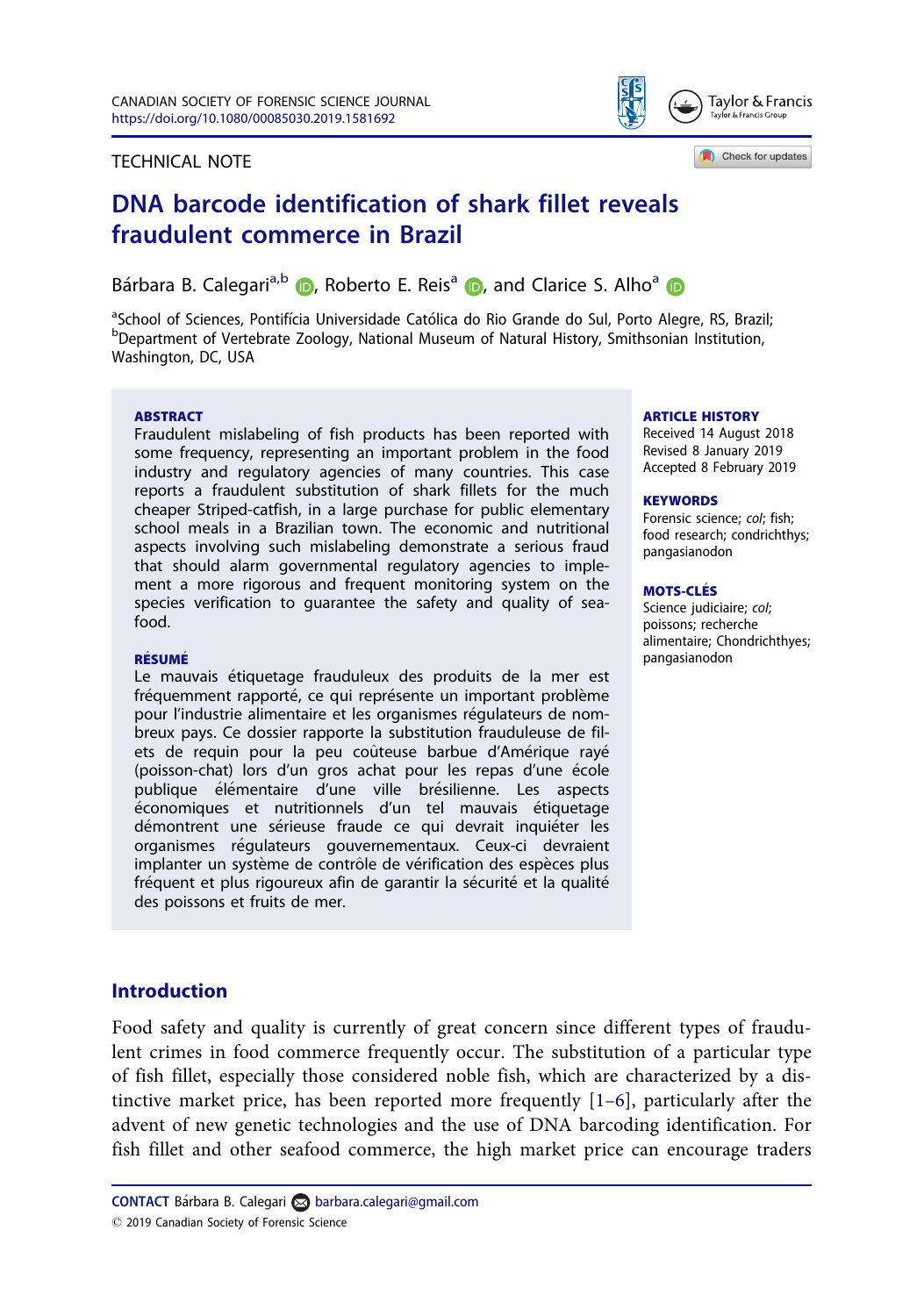<span id="page-1-0"></span>to commit fraudulent substitutions in order to obtain higher profit. In fish, the use of morphological features to identify the species being sold is not always feasible due to the high external similarity between taxonomically related species. Fish fillets are even more difficult to identify by morphology alone, as the head, skin and fins are absent and cannot be used to check the species identification. In such cases, the DNA barcode study, a widely used molecular-based system to identify biological species, is capable of discriminating and precisely confirming the species identification, whether alive, dead, or even in the form of processed food. This identification tool allows for the sequence of the mitochondrial gene coI (subunit 1 of cytochrome c oxidase) of questioned samples to be verified against reference sequences in the global repository of the Barcode of Life Data System – BOLD ([www.boldsystems.org\)](http://www.boldsystems.org).

Through this molecular tool, it was possible to investigate a fraud committed by a fish fillet supplier contracted by a Brazilian town to supply seven tons of shark fillet for meal preparation in public elementary schools. The result of this investigation reveals a crime against consumers, with an economic impact in governmental spending and loss of nutritional acquisition in schoolchildren.

# Material and methods

## Sample collection

Seven samples of distinct randomly chosen packages of frozen fish fillet labelled as shark were collected on 16 and 17 January 2013, from the industrial fridge warehouse of a specific southeastern Brazilian town. Representative pieces of muscle tissue were taken from the seven fish fillet packages at the investigated product location. The questioned samples were individually identified and fixed in 99% ethanol and posteriorly stored in a freezer at  $-20^{\circ}$  C. Fish fillet package labels including information on origin, expiration dates, lot number, and inspection number of governmental agency control were used as evidence. The name of the product, the fish supplier, and the name of the town are not disclosed in this study due to ethical concerns.

# Extraction, amplification, and sequencing

Total genomic DNA was isolated through the DNeasy Blood & Tissues Kit (QIAGEN®, Hilden, Germany). The polymerase chain reaction (PCR) was performed in 25 µl of 10 µM of each primer LCO1490 and HCO2198 [\[7](#page-5-0)],  $1 \times$  Master Mix Kit (QIAGEN®, Hilden, Germany), and 15-30 ng of DNA. The 610 bp fragment was amplified under the following thermocycler conditions: initial denaturation of 3 min at 96 °C, 35 cycles of 30 s at 95 °C, 30 s at 42 °C, and 2 min at 72 °C; followed by a final extension of 5 min at 72 °C. The amplicon was purified and sequenced in both directions at the Macrogen® Inc (South Korea) facility.

# Analysis and species identification

The chromatograms of molecular data were visualized and edited using the software Geneious $^{\circledR}$  6.0.5 [\(http://www.geneious.com](http://www.geneious.com)) [\[8](#page-5-0)]. The sequences were aligned in this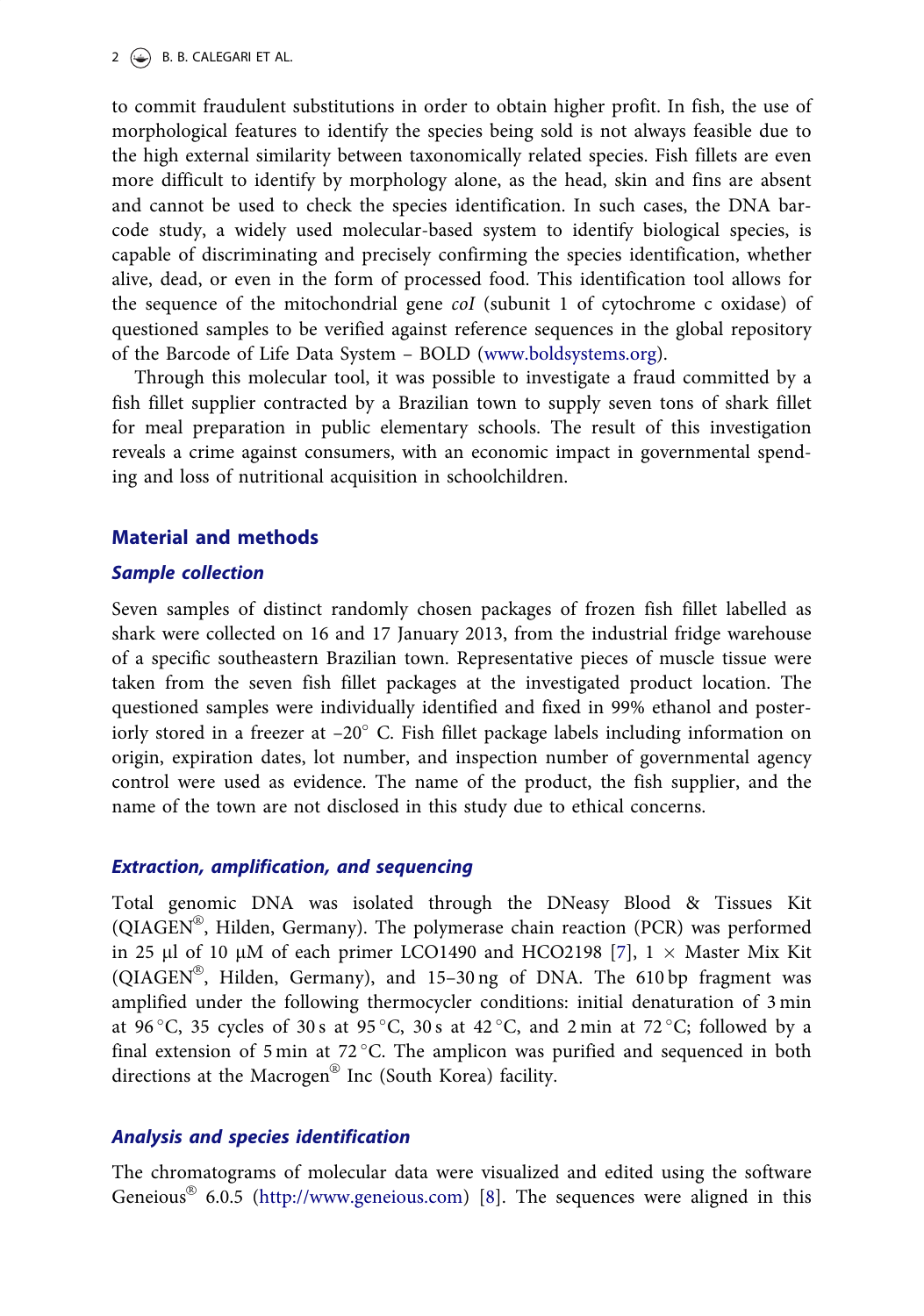<span id="page-2-0"></span>same software using automatic assembly in the implemented MUSCLE with the default parameters, and each contig pair was visually inspected and edited before consensus sequences were extracted. The codon positions of the protein-codifying gene were tested based on amino acid translation.

The DNA barcode samples identification was conducted using primarily the "Identification Engine Tool" (IDS) approach on the BOLD database [\(www.barcodin](http://www.barcodinglife.com)[glife.com\)](http://www.barcodinglife.com), which consists of searching and matching reference barcode sequences considering only those specimens matching above 98% of the sequence. Thus, the cut-off value for identity match search was >98% and the species identification levels were considered those with genetic distance equal to zero. Additionally, species identification was also investigated by a comparison to the reference sequences deposited in the GenBank [\(www.ncbi.nlm.nih.gov/genbank\)](http://www.ncbi.nlm.nih.gov/genbank), and FISH-BOL (Fish Barcode of Life, [[9\]](#page-5-0); [www.fishbol.org\)](http://www.fishbol.org) databases using the BLASTn algorithm. Subsequently, all aligned sequences from questioned and reference samples were used to produce a phenogram, grouping specimen sequences by similarity based on nucleotide genetic distances calculated using the kimura-2-parameters distance model [[10\]](#page-5-0) under Neighbor-Joining, implemented in BOLD.

## **Results**

The coI barcode sequences of the questioned samples submitted to the GenBank and BOLD databases and their accession numbers are shown in Table 1. The supposed shark fillet samples were 100% matched with reference samples of Pangasianodon hypophthalmus, an Asian freshwater catfish popularly known as the Striped Catfish, Swai, or Panga in Brazil. All questioned samples had identical DNA sequences, lacking any variant sites (except by the position 274 in sample MH358380), and were clearly distinguishable from any reference sequences representing shark species or related chondrichthyan taxa. According to the BOLD similarity tree [\(Figure 1](#page-3-0)), the

Table 1. Genetic identification of the questioned shark fillet samples. Common name of the species as identified in the original fish package; accession number for the samples deposited in GenBank; species identification based on col barcode; GenBank accession number of reference sequences with 100% match; and mislabeling result.

| Common name of<br>expected species | Sample<br>accession number | % of the match<br>to the<br>reference<br>sequences | <b>Species</b><br>identification | Closest match<br>reference sequence<br>(some of many<br>accession numbers) | Mislabeling |
|------------------------------------|----------------------------|----------------------------------------------------|----------------------------------|----------------------------------------------------------------------------|-------------|
| <b>Shark</b>                       | MH358383                   | 100%                                               | Pangasianodon<br>hypophthalmus   | EF609427,<br>JF292409,                                                     | yes         |
| <b>Shark</b>                       | MH358382                   | 100%                                               | Pangasianodon<br>hypophthalmus   | JF292407,<br>JF292403,                                                     | yes         |
| <b>Shark</b>                       | MH358381                   | 100%                                               | Pangasianodon<br>hypophthalmus   | JF292401,<br>JF292399,                                                     | yes         |
| <b>Shark</b>                       | MH358380                   | 99.84%                                             | Pangasianodon<br>hypophthalmus   | JF292395,<br>JF292410, []                                                  | yes         |
| <b>Shark</b>                       | MH358379                   | 100%                                               | Pangasianodon<br>hypophthalmus   |                                                                            | yes         |
| <b>Shark</b>                       | MH358378                   | 100%                                               | Pangasianodon<br>hypophthalmus   |                                                                            | yes         |
| <b>Shark</b>                       | MH358377                   | 100%                                               | Pangasianodon<br>hypophthalmus   |                                                                            | yes         |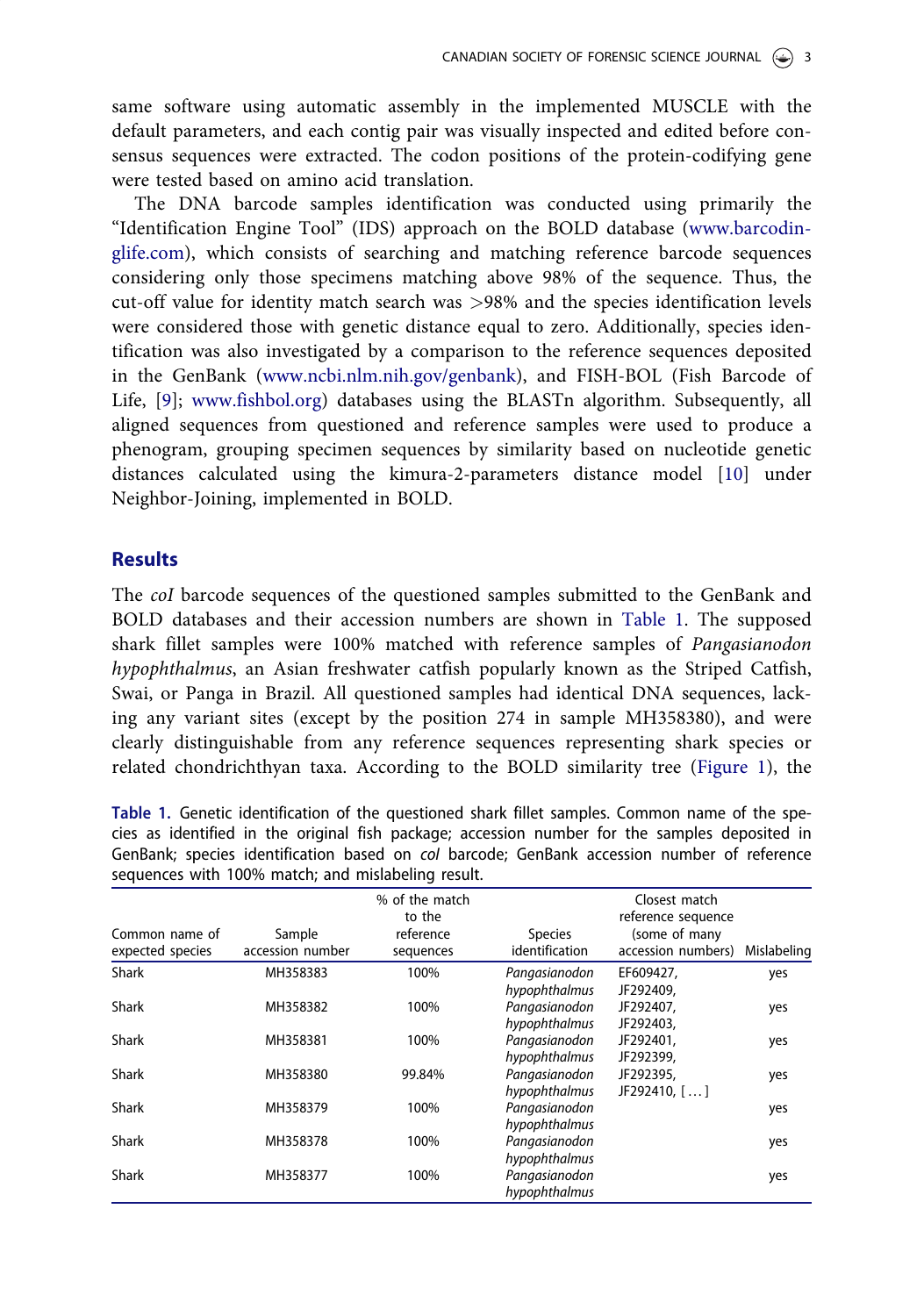<span id="page-3-0"></span>

Figure 1. Tree based on genetic similarity of the seven questioned sample sequences (in red), and 99 reference sequences deposited on BOLD (black) and GenBank (blue) databases. Name of species in the diagram is followed by the number of the searched ranked samples, and locality. [To view this figure in colour, please see the online version of this journal.]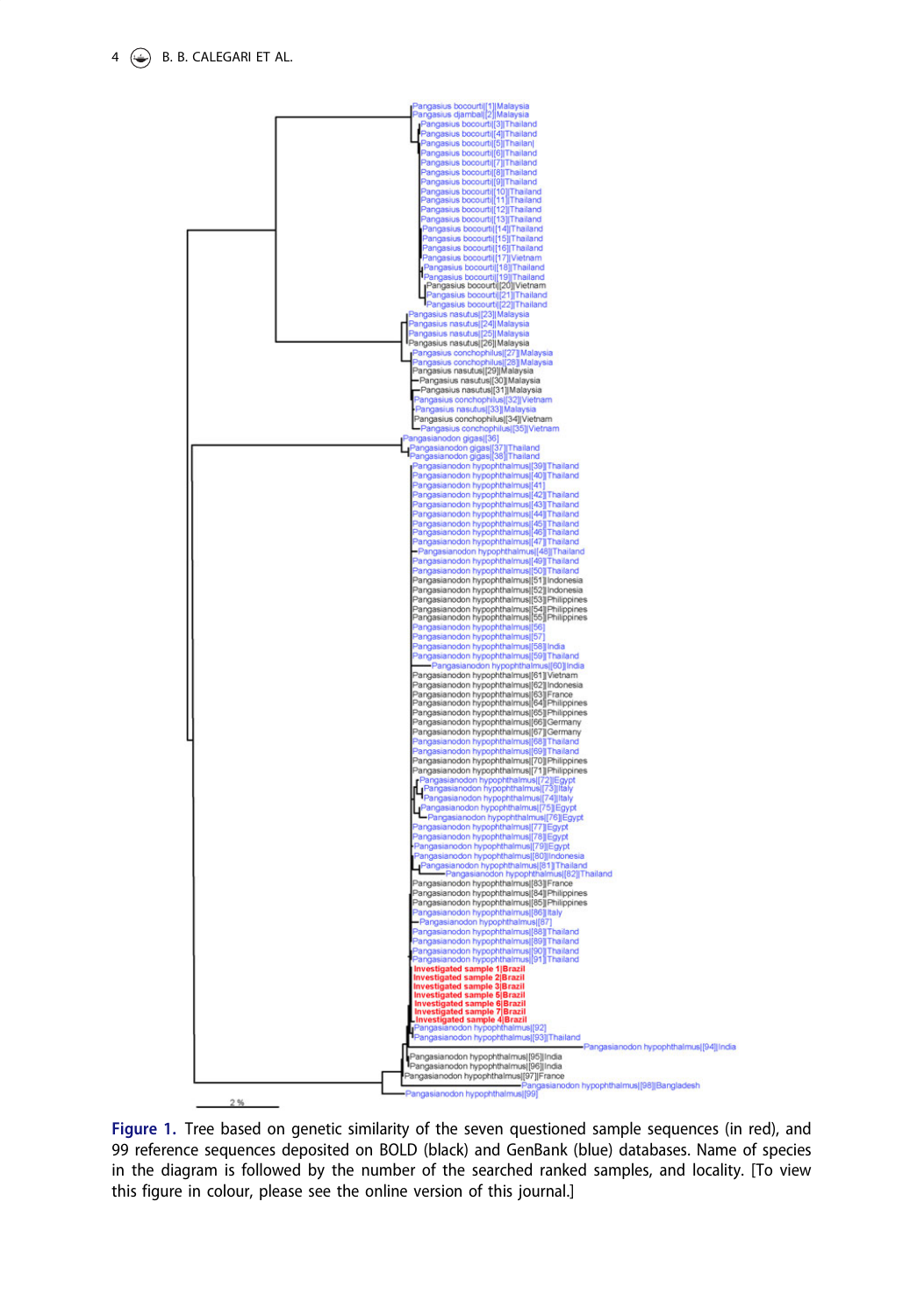<span id="page-4-0"></span>closest sequences to questioned samples were those obtained from specimens from Thailand, indicating a possible origin for the fish fillets analyzed in the current study.

### Conclusion

The fraud reported herein represents an additional example of a lower priced species being marketed as a more expensive and valuable one. This constitutes a clear case of commercial crime, consisting of serious fraud in both economically and nutritionally. Panga is significantly cheaper than shark in the global fish market (wholesale price 0.5 to 0.7 as compared with shark), likely due to the high production of fillets at low cost by aquaculture in Southeast Asia, as opposed to open sea exploratory fisheries. Panga is commonly farmed in freshwater basins in Vietnam and Thailand, and exported to many European, American, Australian, and South American markets. The nutritional quality of Panga fillet was reported to be considered low. This species has a high saturated fatty acid meat (41.1–47.8% of total fatty acids) [\[11](#page-5-0)], a fat known to potentially affect risk factors for chronic diseases in certain heart and cardiovascular diseases [[12\]](#page-5-0). Despite the low cholesterol levels found in Panga fillets [\[11](#page-5-0)], this species contains a fatty acid profile unusual for most fish, being devoid of the typical nutritional characteristics present in fish and seafood (namely the polyunsaturated fatty acids (PUFA), particularly the  $n-3$  (omega-3), which makes fish potentially the only significant dietary source of omega-3 in the human diet).

The markedly different nutritional properties of shark and Panga will affect the main meal of public school children. In Brazil, public elementary schools are mostly attended by low-income family children, and in some places the school meal represents the main, or sometimes the only daily meal. Nutritional deficiencies affect the overall development of children, and may have severe individual and collective consequences. Considering the high financial and social investment that the Brazilian government has made to promote better development of children from low-income families, it is believed that molecular tests can be good allies in the fight against fraud, as reported here.

#### Disclosure statement

No potential conflict of interest was reported by the authors.

### Funding

This work was supported by the INCT Forensic Sciences through the Conselho Nacional de Desenvolvimento Científico e Tecnológico (CNPq - process # 465450/2014-8), and the Coordenação de Aperfeiçoamento de Pessoal de Nível Superior (CAPES - Postdoctoral Fellowship to BBC, #88887.137808/2017-00).

### **ORCID**

Bárbara B. Calegari **b** https://orcid.org/0000-0001-6335-6854 Roberto E. Reis **https://orcid.org/0000-0003-3746-6894** Clarice S. Alho **b** https://orcid.org/0000-0002-4819-9587